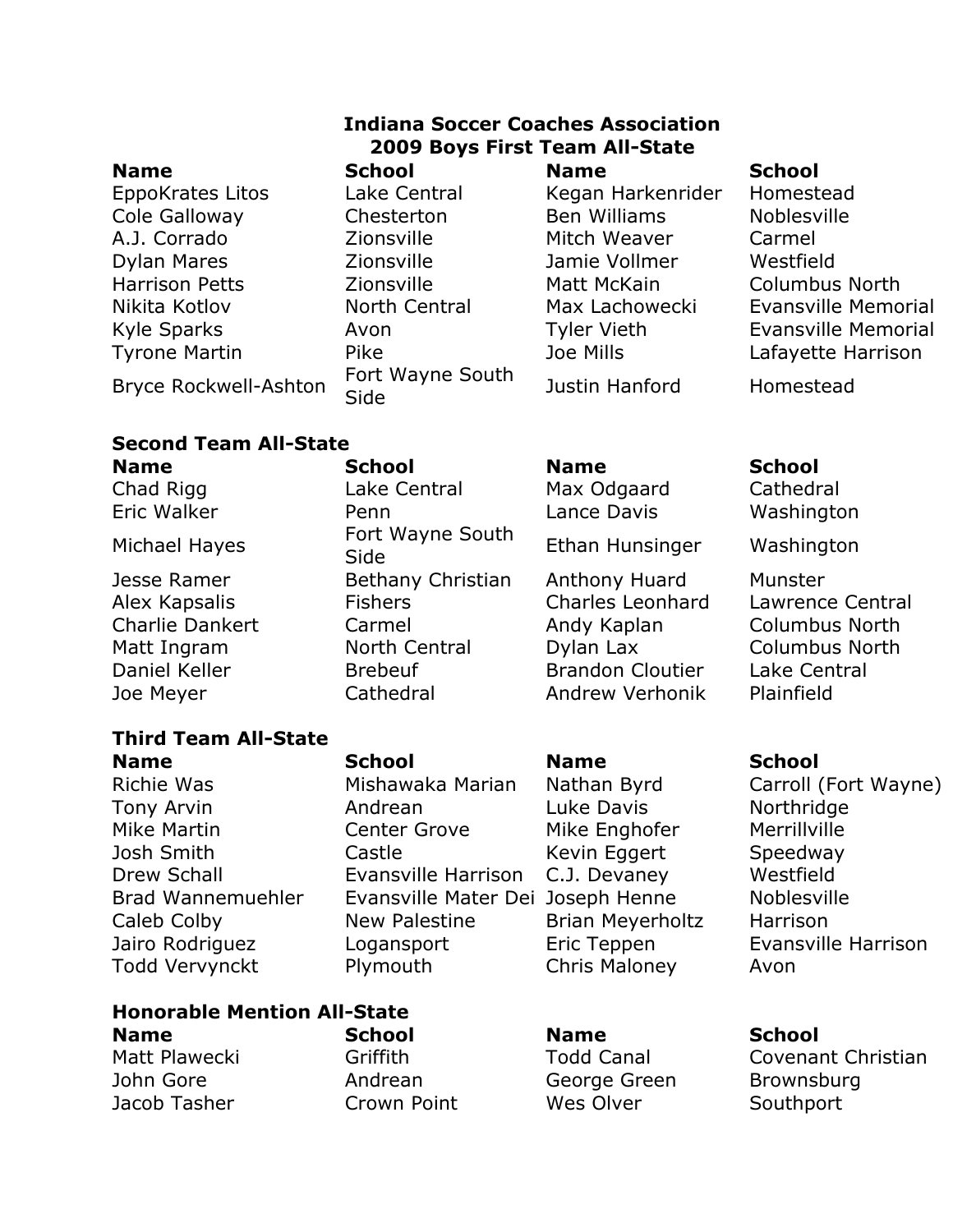|                      | <b>Player of the Year Harrison Petts</b> |                          | <b>Zionsville</b>        |
|----------------------|------------------------------------------|--------------------------|--------------------------|
| <b>Bret Troeger</b>  | Southeastern                             | Ryan Selking             | <b>Fishers</b>           |
| Nate Snyder          | Carmel<br>Hamilton                       | <b>Adam Bradley</b>      | Jasper                   |
| <b>Andrew Moor</b>   | Carmel                                   | Chris Dunigan            | <b>Bloomington South</b> |
| Tola Adeola          | West Lafayette                           | <b>Brandon Carpenter</b> | Jasper                   |
| Andy Morrison        | Northridge                               | Alex Jenison             | Evansville Central       |
| <b>Tony Spangler</b> | Blackhawk Christian                      | <b>Bhavin Patel</b>      | <b>Bloomington North</b> |
| Nate Shipman         | Snider                                   | Axel Rosado              | <b>Columbus North</b>    |
| Carl Kay             | Goshen                                   | Jordan Adams             | <b>Floyd Central</b>     |
| <b>Tyler Huber</b>   | Canterbury                               | Devon Moore              | Seymour                  |
| Jess Clark           | Munster                                  | <b>Seth Martin</b>       | Mt. Vernon               |
| Tommy Benedix        | South Bend St.<br>Joseph's               | Aaron Brown              | Seymour                  |

**Coach of the Year Jereme Rainwater Lake Central**

# **Indiana Soccer Coaches Association 2009 Girls First Team All-State**

| <b>Name</b>                  | <b>School</b>         | <b>Name</b>                         | <b>School</b>              |  |  |  |
|------------------------------|-----------------------|-------------------------------------|----------------------------|--|--|--|
| <b>Taylor Turner</b>         | St. Joseph's          | Ashley Szalwinski                   | Noblesville                |  |  |  |
| Sammy Vercellino Crown Point |                       | <b>Taylor Heidorn</b>               | Avon                       |  |  |  |
| Dineo Mmutla                 | Culver                | Nicole Duncan                       | <b>Brownsburg</b>          |  |  |  |
| Jordan Pawlik                | <b>Bishop Dwenger</b> | Mariah Whitaker                     | Cathedral                  |  |  |  |
| Sarah Killion                | <b>Bishop Dwenger</b> | <b>Estee Outcalt</b>                | Mooresville                |  |  |  |
| Shae Desmond                 | Carmel                | Morgan Proffitt                     | <b>Columbus North</b>      |  |  |  |
| Haley Keller                 | Noblesville           | Stephanie Thompson Evansville Reitz |                            |  |  |  |
| Chrissy Tchoula              | <b>Noblesville</b>    | Alex Kixmiller                      | <b>Evansville Memorial</b> |  |  |  |
| <b>Hadley Stuart</b>         | <b>Zionsville</b>     | Sarah Stone                         | Evansville Memorial        |  |  |  |
| <b>Second Team All-State</b> |                       |                                     |                            |  |  |  |
| <b>Name</b>                  | <b>School</b>         | <b>Name</b>                         | <b>School</b>              |  |  |  |
| Sarah Hall                   | St. Joseph's          | Jess Johnson                        | <b>Brebeuf</b>             |  |  |  |
| Tara Ellis                   | Portage               | Casey Stouder                       | Brownsburg                 |  |  |  |
| Samantha Trail               | Penn HS               | <b>Allison Scarlott</b>             | Cathedral                  |  |  |  |
| Molly Cade                   | Snider HS             | Elena Cristofoli                    | <b>Center Grove</b>        |  |  |  |
| Amanda Babbin                | Carmel                | Colleen Diemer                      | Plainfield                 |  |  |  |
| Elly McGuffog                | <b>HSE</b>            | Sarah Patterson                     | <b>Center Grove</b>        |  |  |  |
| Rebecca Romaine              | <b>HSE</b>            | Michelle Moll                       | <b>Evansville Reitz</b>    |  |  |  |